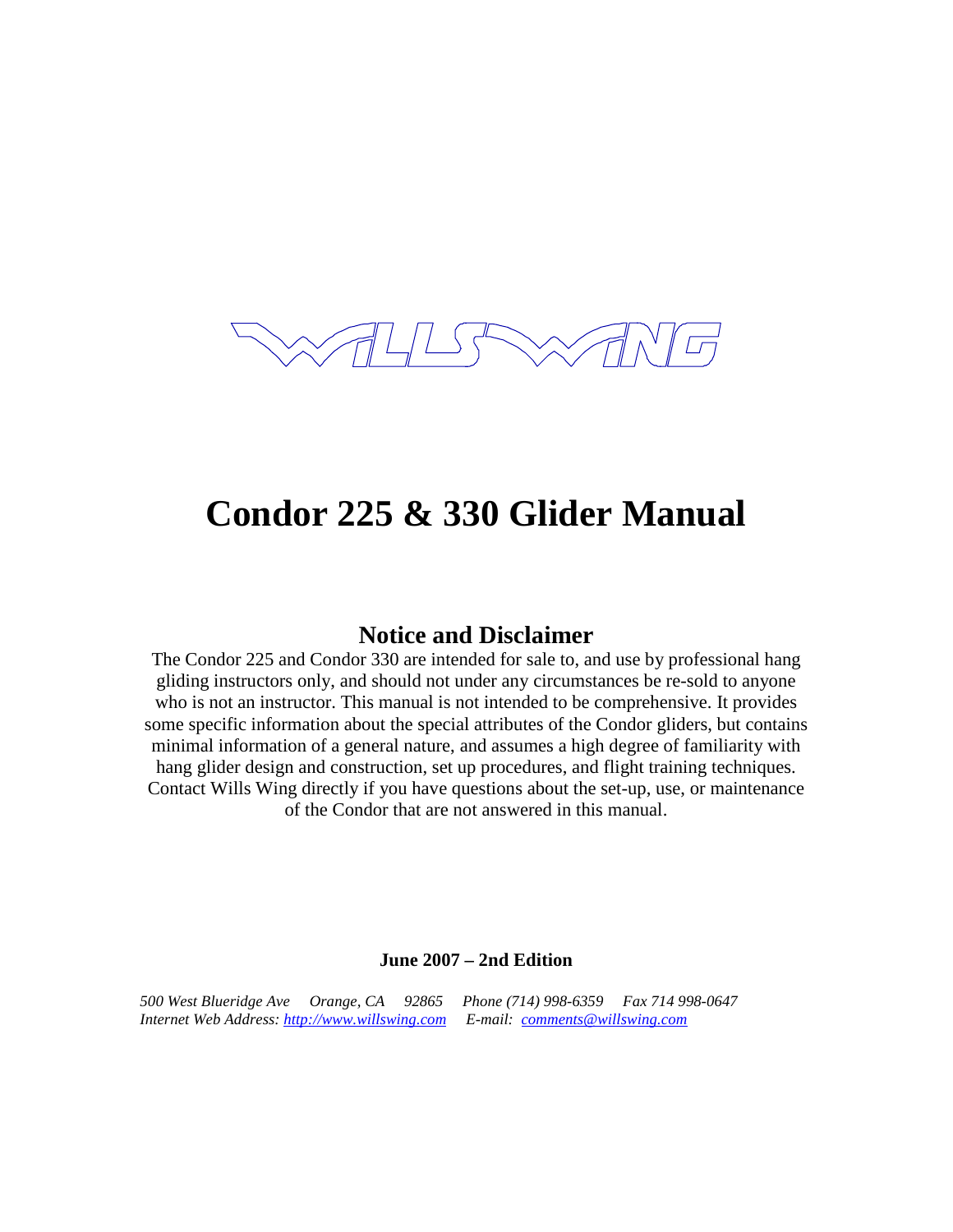## **Condor Specifications**

| <b>Specification</b>        | Condor 225 | Condor 330 |
|-----------------------------|------------|------------|
| Area (ft $\wedge$ 2)        | 225        | 330        |
| Span (ft)                   | 35.8       | 39         |
| Aspect Ratio                | 5.7        | 4.6        |
| Glider Weight (lbs)         | 48         | 53         |
| <u>Hook-In Weight</u> (lbs) | 100-265    |            |
| USHPA Rating                | 1          |            |
| Vne (mph)                   | 32         |            |
| Va (mph)                    | 24         |            |
| Vms (mph)                   | 15         | 13         |
| Vd (mph)                    | 43         | 32         |
| Length (in bag) (in)        | 249        | 290        |
| Break-down (in)             | 180        | 176*       |

\*Full breakdown of 3 pc LE's & 2 piece keel

| <b>Specification</b>  | <b>Condor 225</b> | Condor 330 |
|-----------------------|-------------------|------------|
| Area $(m^2)$          | 20.9              | 30.7       |
| Span (m)              | 10.7              | 11.9       |
| Aspect Ratio          | 5.7               | 4.6        |
| Glider Weight (kg)    | 22                | 24         |
| Hook-In Weight (kg)   | 45-120            |            |
| USHPA Rating          | 1                 |            |
| Vne (km/h)            | 51                |            |
| Va (km/h)<br>39<br>38 |                   |            |
| Vms (km/h)            | 24                | 21         |
| Vd (km/h)             | 69                | 51         |
| Length (in bag) (m)   | 6.3               | 7.4        |
| Break-down (m)        | 4.6               | 4.5*       |

\*Full breakdown of 3 pc LE's & 2 piece keel

Maximum Positive Test Load 884 lbs 402 kg Ultimate Positive G Load Capability 3.5 G's at max pilot weight

The Condor airframe and battens are entirely 7075-T6 (except for the control bar and kingpost which are 6061-T6).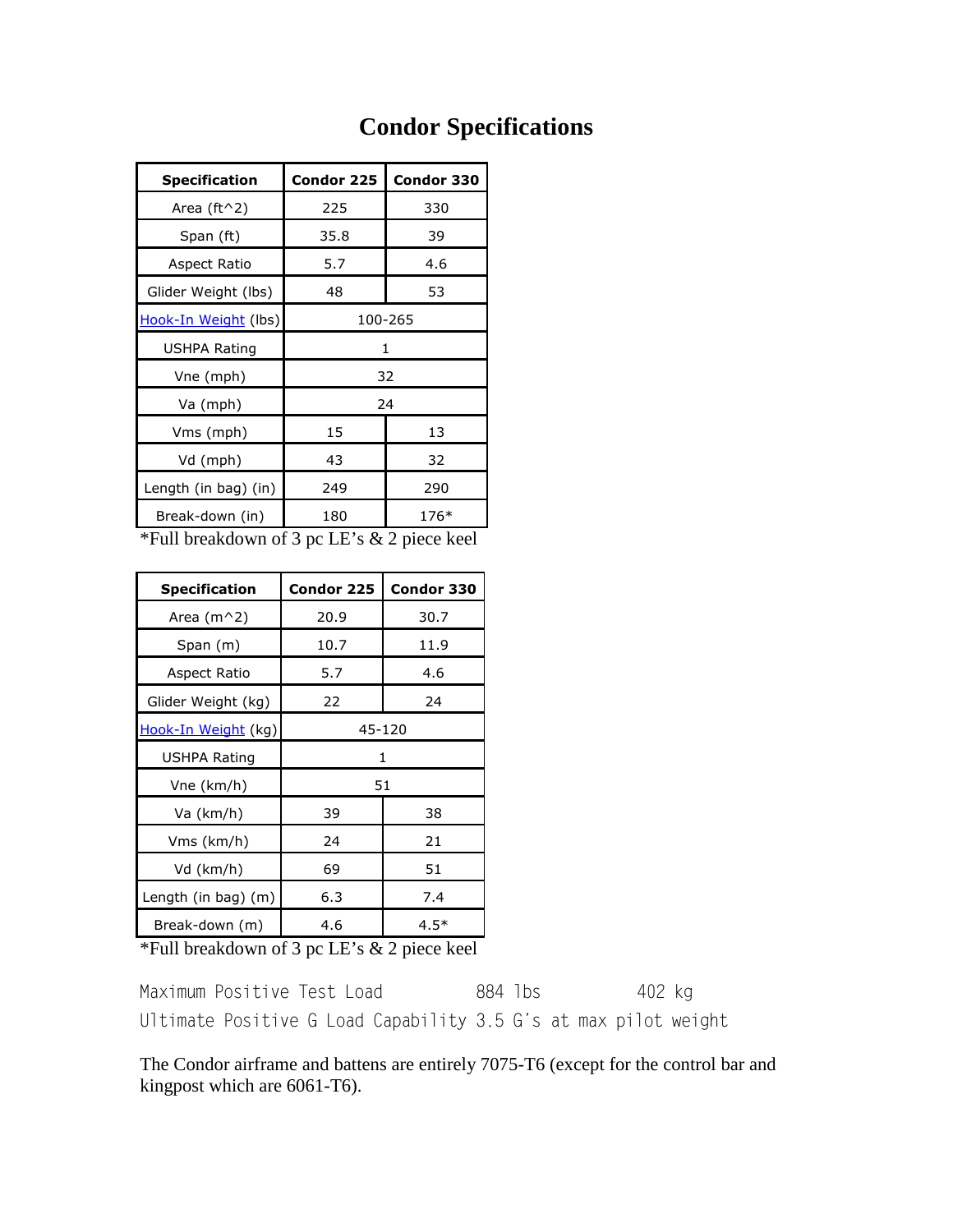### **Condor General Description**

The Condor 225 and 330 are special-purpose training gliders designed for first solo flights by hang gliding students under direct instructor supervision, at very low altitudes. Focus of the design effort was to produce a very large span, very large area glider of very light weight, that would be easy to ground handle, launch and fly, and that would easily achieve flight in little or no wind at very low groundspeeds from a shallow slope.

#### **Condor Operating Limitations and Flight Characteristics**

The Condor is intended for use in still air, or in very light winds which are very smooth and uniform, without appreciable gusts or thermal activity. Because of its large area and span, control of the glider can quickly become very difficult in any degree of wind, thermal activity, or gusty conditions. The intended flight profile for a student pilot is for a foot-launched flight from a low and shallow slope, in calm or near calm wind conditions, with a straight glide at low altitude to a landing. Maneuvering should be restricted to minor heading changes of 20 degrees or less, and bank angles should not exceed 25 degrees and are better limited to 15 degrees or less.

The Condor 330 is best suited for zero wind or very light wind conditions (up to 8 mph only if the wind is perfectly smooth, without gusts of any degree, otherwise generally not more than 5 mph). The Condor 330 provides the slowest possible launch, landing and flying speeds, and therefore offers the easiest and least intimidating experience for the new student.

The Condor 225 provides an alternative that can be used in slightly stronger or more variable winds, or for a smaller student who lacks the physical size or strength to successfully lift and ground handle the 330.

It is suggested that the instructor should fly the Condor, both from the training hill, and from a higher launch, in mild conditions, in order to become familiar with the glider's flight characteristics. Operating limitations for the student pilot should be significantly more restricted than those under which the instructor would operate for the purposes of becoming familiar with the glider. Still, the instructor needs to be aware of significant areas of caution in the operation of the glider as the Condor does not meet normal utility class airworthiness standards.

For the launch phase of flight, the glider generally balances well, retains a suitable pitch attitude during the brief launch run, and leaves the ground within a few steps even in light or no wind.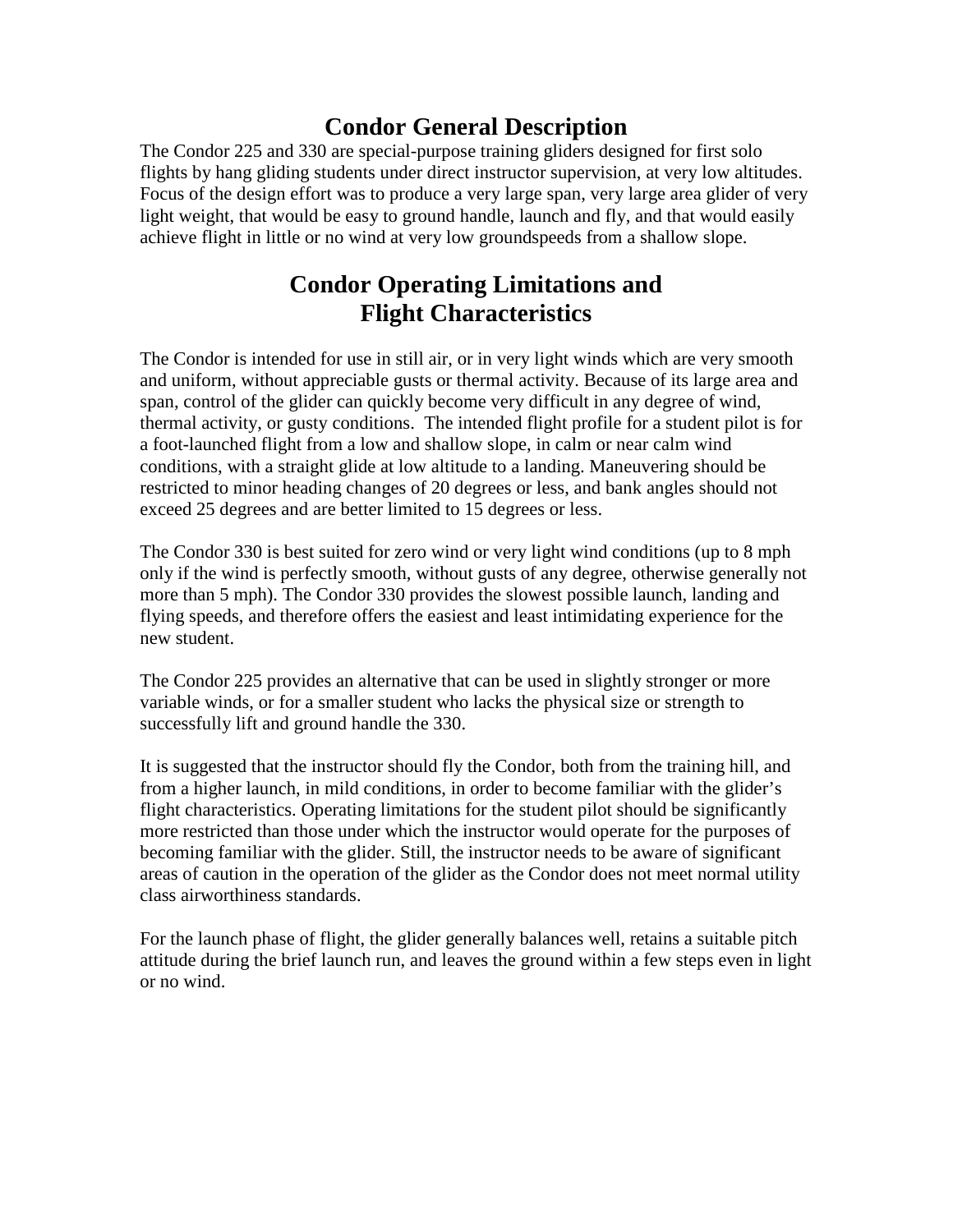In wings level flight, the Condor exhibits flight characteristics typical of a large single surface glider with ample sail billow. The roll rate is slow and highly damped, though initial response in smooth air is relatively immediate. Pitch response is damped, and pitch pressures on either side of trim are high. We recommend trimming the glider for flight at the speed the instructor wants the student to fly. In our experience a trim speed of 15-18 mph works best. On the Condor 330, trim speed increases with increasing bank angle, and for this reason it is best to limit operation to shallow bank angles, especially for students. In a 20-degree bank, you can expect a trim speed increase of 3 to 5 mph. Beyond 45 degrees of bank, the glider can become significantly roll unstable, and develops an increasing nose down trim. During recovery from a 45 degree banked turn, the can glider exhibit continued nose down trim and roll instability resisting the recovery until the bank angle is reduced to about 25 degrees. We therefore recommend that flight operation be strictly limited to bank angles of 25 degrees or less even during operation by the instructor. The Condor 225 has trim and stability characteristics in a turn that are more typical of a utility class glider, however, it shares with the 330 the very significant structural limitations of its light-weight airframe, and should not be operated as a utility class glider, or outside of the placarded operating limitations.

During landing on the Condor 330 there is relatively high back pressure on the bar during the flare.

The Condor 225 and 330 are special purpose gliders. They are not a utility class gliders, and do not meet utility class airworthiness standards. They utilize a very lightweight structure and have very limited structural capacity. They are certainly not in any way suitable for tandem flight, nor for any abrupt maneuvering. They are designed for solo flight only, within the placarded weight range, at very low altitudes above the ground (no higher than you care to fall). They are designed for straight and level flight, with minimal maneuvering. At no time should the bank angle be allowed to exceed 25 degrees, due to concerns with structural loads in high banked turns and due to roll and pitch instability at bank angles above 40 degrees on the Condor 330.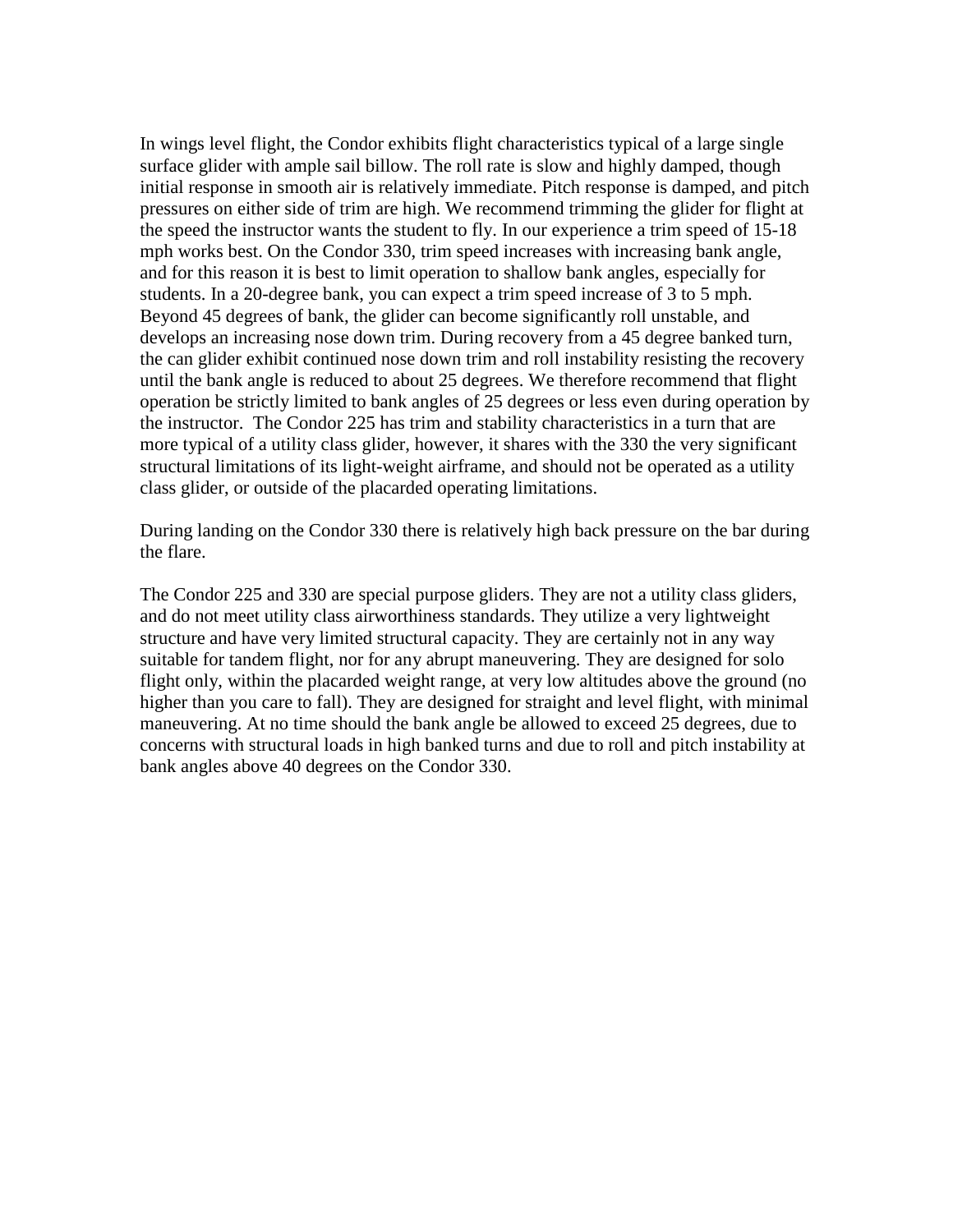### **Condor Vehicle Testing**

The Condor is not certified to any airworthiness standards, nor does it meet general utility class airworthiness standards. We have conducted pitch tests and positive load tests on a three component test vehicle over a limited range of speeds, loads, and angles of attack on the Condor 330. In pitch tests at 15 mph, the Condor 330 was shown to be stable over the entire tested angle of attack range from plus 35 degrees to negative 18 degrees. In pitch tests at 22 mph, the Condor was shown to be stable over the entire tested angle of attack range from plus 35 degrees to zero degrees. In pitch tests at 28 to 32 mph, the Condor was shown to be stable over the entire tested angle of attack range from plus 15 degrees to minus three degrees.

In positive load tests, the crossbar was observed to be approximately one foot out of column at the maximum recorded load of 884 lbs (440 kg) at 32 mph (51 kph) with the glider at maximum lift angle of attack, indicating that airframe structural failure was imminent. (There was no damage to the glider in this test, and all deformation was elastic). Applying a standard aviation safety factor of 1.5, the Condor should never be flown so as to allow for the possibility of more than 590 lbs (268 kgs) total load. This represents a limit load factor of 2.3 G's at the maximum recommended pilot weight, and requires that maneuvering speed be limited at 24 mph.

### **Notes on Condor Set-Up**

When setting up and breaking down the Condor, be aware of the fact that it utilizes a very light structure, with very long frame members. Take care not to exert bending loads on the keel, and to keep the keel as much as possible in plane with the leading edges. Take care that the kingpost top does not become wedged behind the crossbar as the wings are spread. **Please note that on the Condor 330 there is a webbing loop on top of the sail at the trailing edge. It is intended that the top rear wire be passed through this loop, in order to support the reflex in the rear of the keel pocket**.)

Inserting the battens is best done with the xbar not tensioned. The longest battens will tend to catch behind the leading edge. Sometimes you can pull the batten out slightly, fluff the sail upwards and re-insert the batten, and it will clear the leading edge. Sometimes you will need to go to the front of the batten and lift it over the leading edge tube.

The plug-on number one battens on the Condor 330 are bent in order to better match the curve of the sail. The shorter segment is the front, and when installed properly, the batten should curve downwards towards the tail like a normal cambered batten would.

During breakdown, take care when folding the wings in that the crossbar center does not drop down between the keel and leading edges, and become wedged there as the wings are folded in.